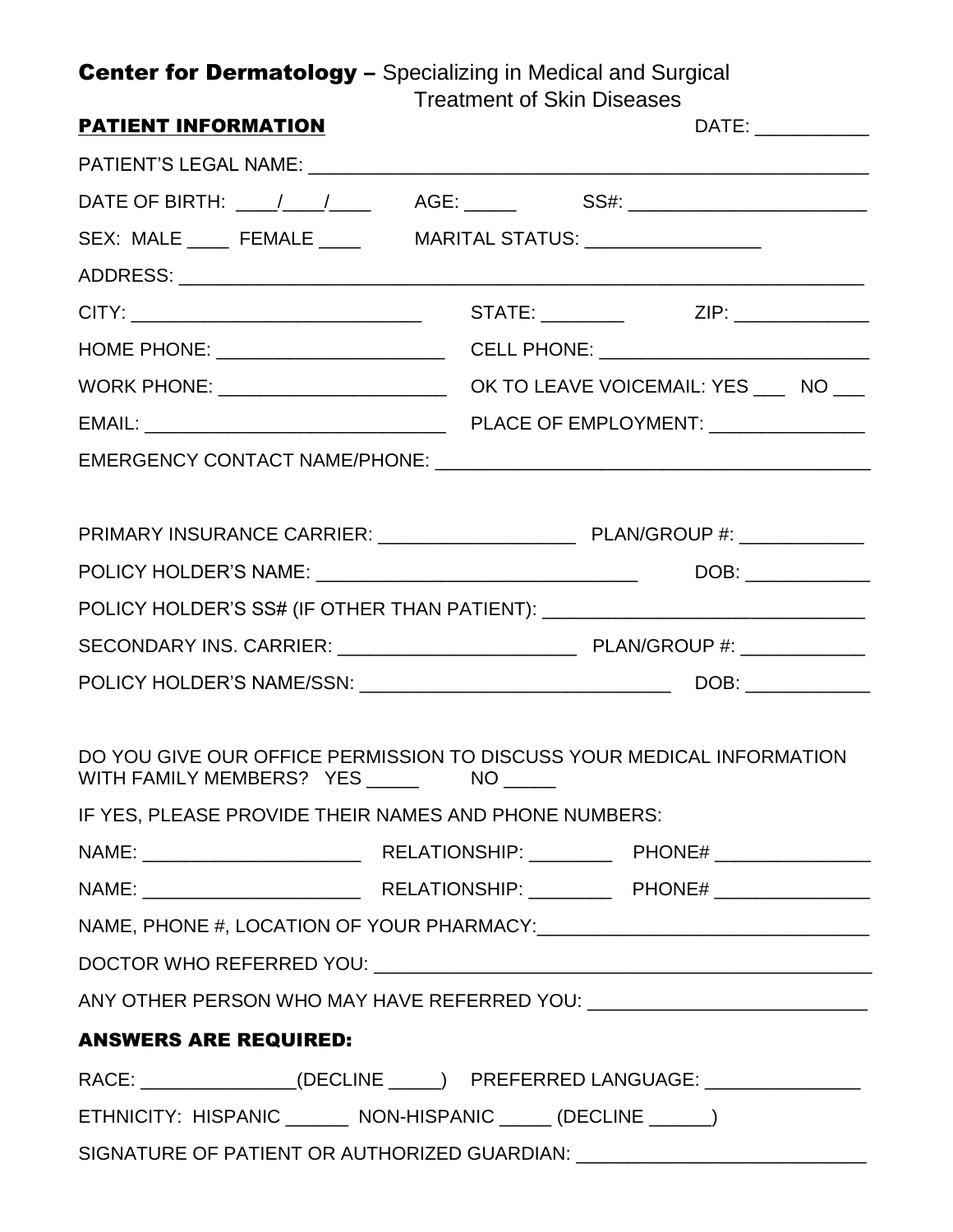|                                                                 | <b>Center for Dermatology</b> - Specializing in Medical and Surgical<br><b>Treatment of Skin Diseases</b> |                        |
|-----------------------------------------------------------------|-----------------------------------------------------------------------------------------------------------|------------------------|
| <b>HEALTH HISTORY</b>                                           |                                                                                                           | DATE: ____________     |
| <b>REASON FOR VISIT: (WHAT BRINGS YOU TO THE OFFICE TODAY?)</b> |                                                                                                           |                        |
| <b>CURRENT MEDICATIONS:</b>                                     |                                                                                                           |                        |
|                                                                 |                                                                                                           |                        |
|                                                                 | PAST MEDICAL HISTORY: (DO YOU HAVE OR HAVE YOU EVER HAD? (CHECK IF YES)                                   |                        |
| AIDS/HIV                                                        | $\_$ HEPATITIS (A, B, OR C)                                                                               | __ PACEMAKER           |
| ANEMIA                                                          | HIGH BLOOD PRESSURE                                                                                       | <b>SEIZURES</b>        |
| ARTHRITIS                                                       | <b>JOINT DISEASE</b>                                                                                      | <b>STROKE</b>          |
| ASTHMA                                                          | _ KIDNEY DISEASE                                                                                          | <b>THYROID DISEASE</b> |
| <b>CANCER</b>                                                   | __ LIVER DISEASE                                                                                          | _ TUBERCULOSIS         |
| <b>DIABETES</b>                                                 | <b>LUPUS</b>                                                                                              | STDs                   |
| $\_$ DEPRESSION                                                 | __ MULTIPLE SCLEROSIS                                                                                     | __ BLEEDING DISORDER   |
|                                                                 | __ HEART DISEASE ______ GASTROINTESTINAL DISEASE _____ AUTOIMMUNE ISSUE                                   |                        |
|                                                                 | <b>PAST SKIN HISTORY: (HAVE YOU EVER HAD?) (CHECK IF YES)</b>                                             |                        |
|                                                                 |                                                                                                           |                        |
|                                                                 | __ MELANOMA ___________ SQUAMOUS CELL CARCINOMA _____________________                                     |                        |
|                                                                 | _ ECZEMA ______________ CONNECTIVE TISSUE DISORDER                                                        |                        |
| _ PSORIASIS ___________ SEXUALLY TRANSMITTED DISEASE            |                                                                                                           |                        |
|                                                                 | LIFESTYLE HISTORY: ARE YOU PREGNANT OR NURSING?                                                           |                        |
|                                                                 | DO YOU DRINK ALCOHOL REGULARLY? DAILY ______ WEEKLY _____ RARELY ____                                     |                        |
|                                                                 |                                                                                                           |                        |
|                                                                 |                                                                                                           |                        |
| <b>FAMILY HISTORY:</b>                                          |                                                                                                           |                        |
|                                                                 |                                                                                                           |                        |
|                                                                 |                                                                                                           |                        |
|                                                                 |                                                                                                           |                        |